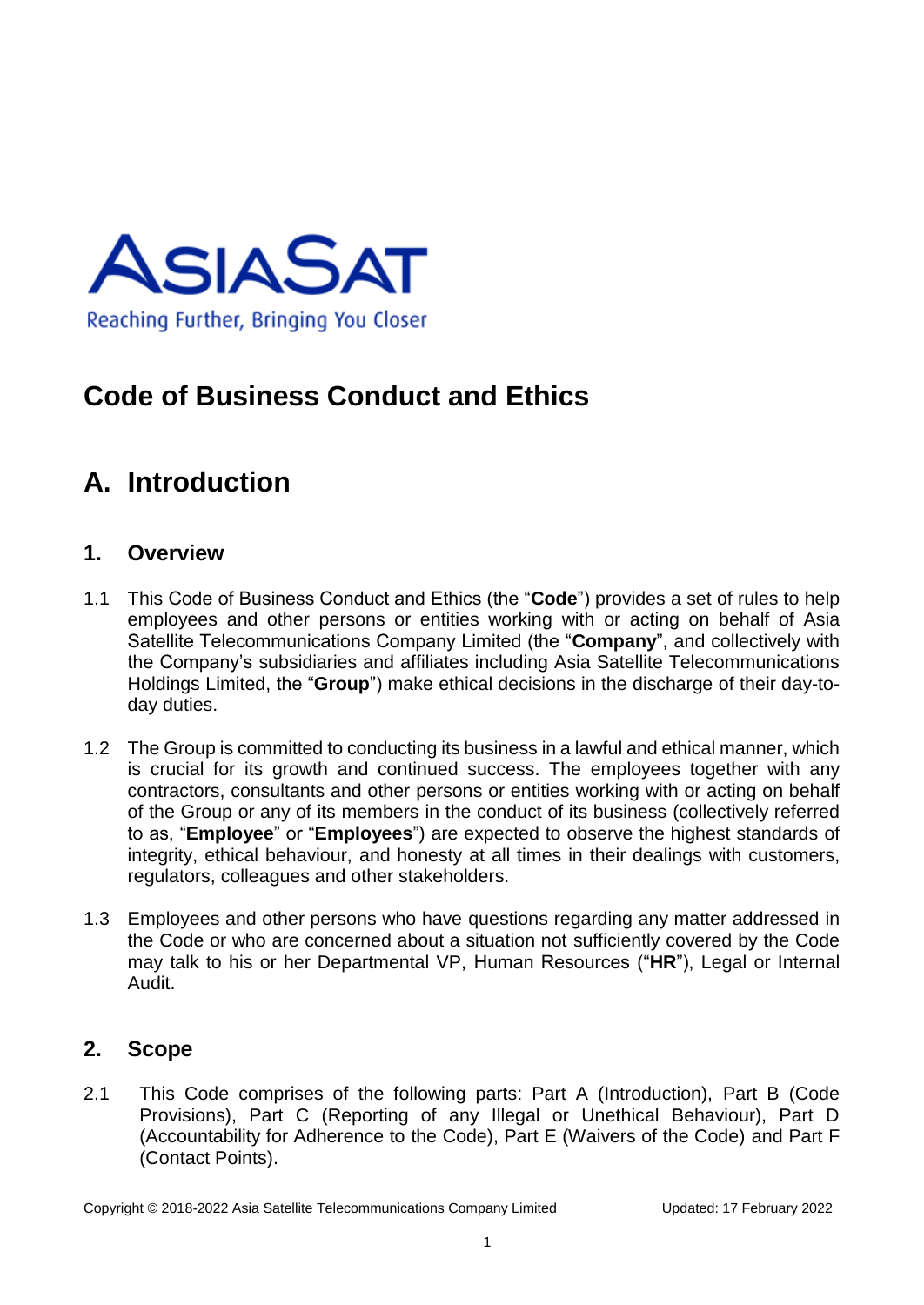- 2.2 All part of this Code applies to the Employees. The parts of this Code that apply to agents, resellers, distributors and sales representatives who act on behalf of the Group or any of its members in the conduct of its business (the "**Third Party Agents**") include: Part B, Section 5.1 – 5.3 (Prevention of Bribery and Money Laundering) and Part D, Section 2 (Breach of the Code by Third Party Agents).
- 2.3 The Group also encourages its customers, contractors, consultants, service providers, and suppliers (collectively, the "**Business Partners**") to follow the spirit of this Code and share the same commitment to integrity and ethical values.

### **B. Code Provisions**

### 1. **General Duties and Social Responsibilities**

- 1.1 **Obligations towards the Group**: Employees are expected to give their best service at all times to promote the business and interests of the Group, and to comply with and act under the general orders and directions of the Group.
- 1.2 **Compliance with Laws and Regulations**: The Group is strongly committed to high standards of ethics and integrity in all aspects of its business and to ensuring its affairs are conducted in accordance with applicable laws and regulations.
- 1.3 **Environmental Responsibilities**: The Group strives to operate in an environmentally friendly manner. Employees should make use of resources responsibly, efficiently and effectively, and adopt the "3R principle" – "reduce, reuse and recycle" to reduce the amount of waste and to help maintain a clean and healthy environment. All Employees shall strive to observe the relevant environmental legislation and mandatory standards.
- 1.4 **Community Responsibilities**: The Group recognises community involvement as an important obligation, and is committed to building community spirit and cultivating good corporate citizenship. Employees are encouraged to get involved in community activities and participate in various community functions.
- 1.5 **Safeguard of Communications**: Employees should maintain the highest integrity when handling data and information entrusted to the Company by its customers, for example, information seen or heard when handling any type of transmissions. Unless required by laws or with lawful justifications, no Employee may intentionally intercept or monitor customer's communications in the course of transmission without the customer's knowledge. Customer's data and information must remain strictly confidential and no unauthorised persons will be permitted access to any communication transmitted over the Company's facilities nor may unauthorised devices be connected thereto.

### 2. **Conflict of Interest**

2.1 **General:** No Employee shall engage in any activity that interferes with their performance or responsibilities to the Group or is otherwise in conflict with the interest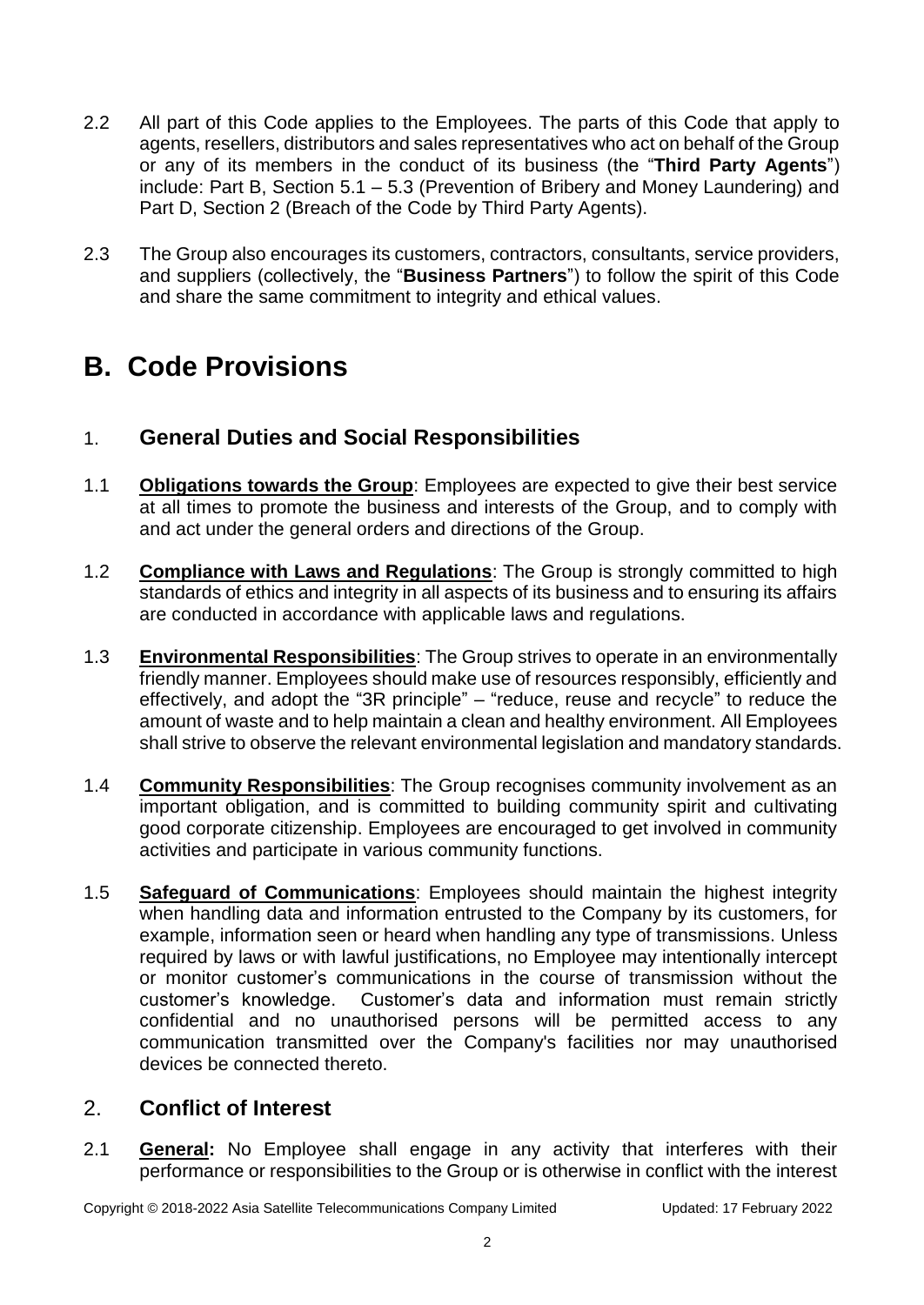of the Group or could appear as being in conflict. Where a potential conflict of interest arises, a disclosure should be made in a timely manner using the **Declaration of Conflict of Interest** form.

- 2.2 **Business Dealings:** No Employee should have any outside business dealings which conflict with the interests of the Group. For example:
	- (a) Having an interest in a company (other than as a holder of shares listed on the stock exchange) which either competes with or has business dealing with the Group.
	- (b) Having any personal business dealings, which may hinder or interfere with, the performance of such person's duties as an Employee of the Group. Such business dealings would include any dealings with businesses or persons that were connected to the Employee personally or through immediate family relationships (i.e. a spouse, son, daughter, mother, father, brother, sister or any relative residing in the same household). In addition, Employees should not (i) take up any business opportunity that arises through the use of the Group's property or information, or (ii) use the Group's property or information for personal gain.
- 2.3 **Outside Employment**: Unless the Group gives prior written approval, Employees shall not take up concurrent employment, either on a regular or consultancy basis.

### **3. Safeguard of Company Information and Property**

#### **3.1 General:**

- (a) Employees are responsible for protecting the Group's assets and ensure they are used for legitimate purposes.
- (b) The Group's assets, such as proprietary business information, company funds, or computer systems, may only be used for legitimate business purposes in support of the operations of the Group and in accordance with the appropriate legal or regulatory requirements. In case of suspected or actual occurrence of theft or attempted theft, misuse, loss or damage of the Group's assets, a report should be made in a timely manner.
- **3.2 Proprietary and Confidential Information:** Confidential information must be handled with special care. Employees are responsible for maintaining the confidentiality of information entrusted to them by the Group or that otherwise comes into their possession in the course of their employment, except when disclosure is authorised or required by law which clearance must be sought from Legal. The obligation to preserve confidential information continues even after such person leaves his or her employment with the Group. Please refer to the **Confidentiality Management Policy** for more information on the handling of proprietary and confidential information.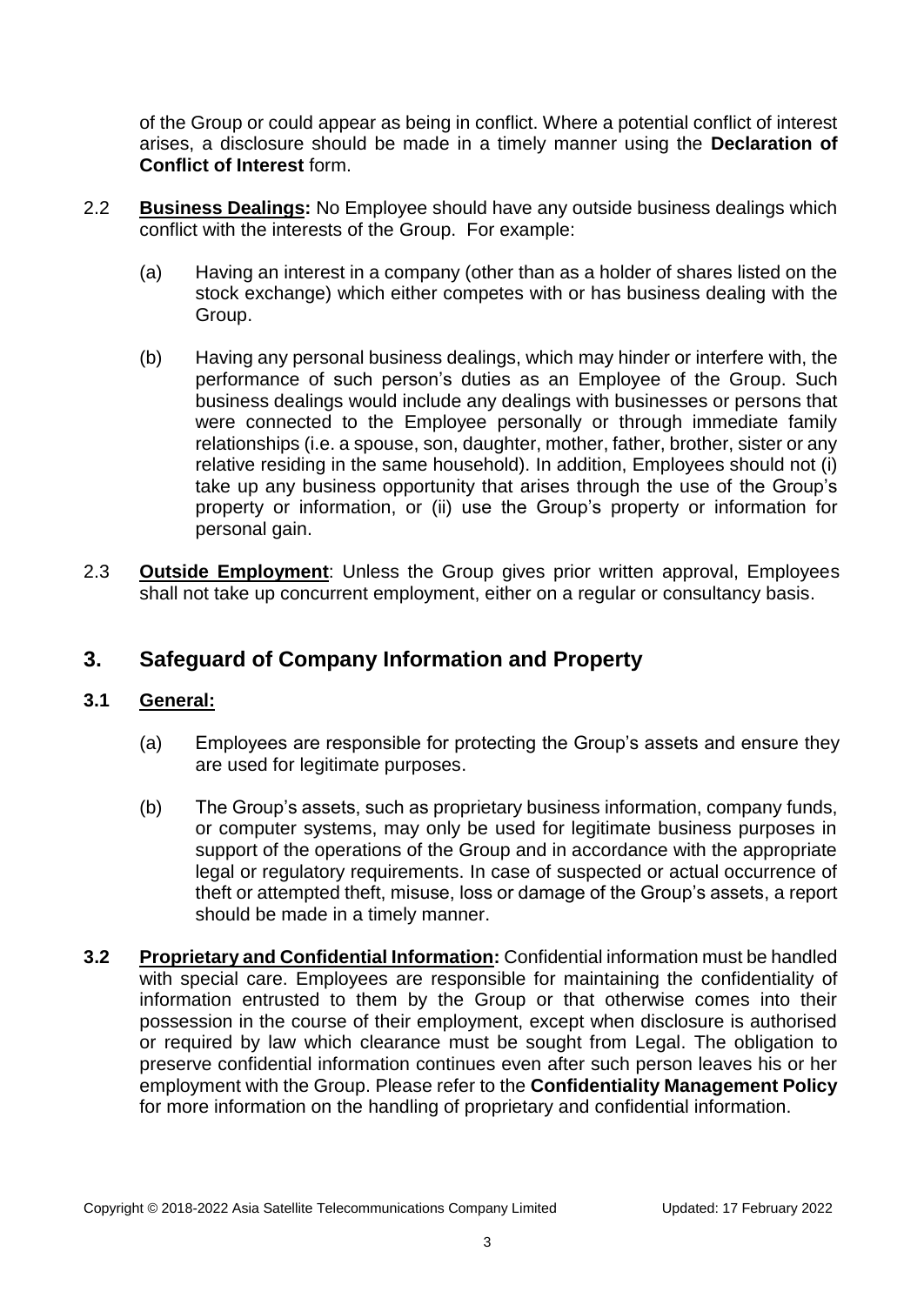**3.3 Use of Company Funds:** Employees should make prudent use of the Group's funds. All relevant expenses should be properly approved and recorded in the financial records.

#### **3.4 Keeping of Records:**

- (a) The Group is committed to keeping proper records and following sound accounting policies. Employees must record information accurately and truthfully in all of the Group's books, records, accounts, invoices and other documents.
- (b) Important company records should be retained for specific time periods in accordance with the **Company Records Retention Policy**.

#### **3.5 Responsible Use of E-Mail and the Internet:**

- (a) E-mail messages and computer information are considered the Group's properties. The Group reserves the rights to access and disclose e-mail messages and computer information as necessary for business-related purposes.
- (b) In addition, the contents of an e-mail exchange are discoverable in legal proceedings, and they may also become public through investigations or other means. Employees should therefore avoid exaggeration, derogatory remarks or inappropriate characterisations of people and companies in any e-mail communications.
- (c) E-mail accounts and Internet services should be used for business-related purposes only. Incidental and occasional personal use is permitted, but never for personal gain or any improper purpose. No Employee should send or access any material that may be considered pornographic, offensive, libellous, sexually, racially, or religiously prejudicial using the Group's information systems.
- (d) Please refer to the relevant sections of the **IT Policy** for more information.

### **4. Personal Information and Data Protection**

The Group is committed to protecting personal data privacy. Appropriate steps have been taken to ensure that personal information of Employees and other parties are accurate, securely kept and used only for the purpose for which they have been collected. Personal data collected and retained by the Group will be used or disclosed only in accordance with **Personal Data (Privacy) Policy.**

### **5. Prevention of Bribery and Money Laundering**

5.1 **Anti-Bribery Compliance Policy**: The Group is committed to preventing bribery and corruption and complying with the anti-bribery laws applicable to its business, whether though directly related companies or third parties. Please refer to the **Anti-Bribery** 

Copyright © 2018-2022 Asia Satellite Telecommunications Company Limited Updated: 17 February 2022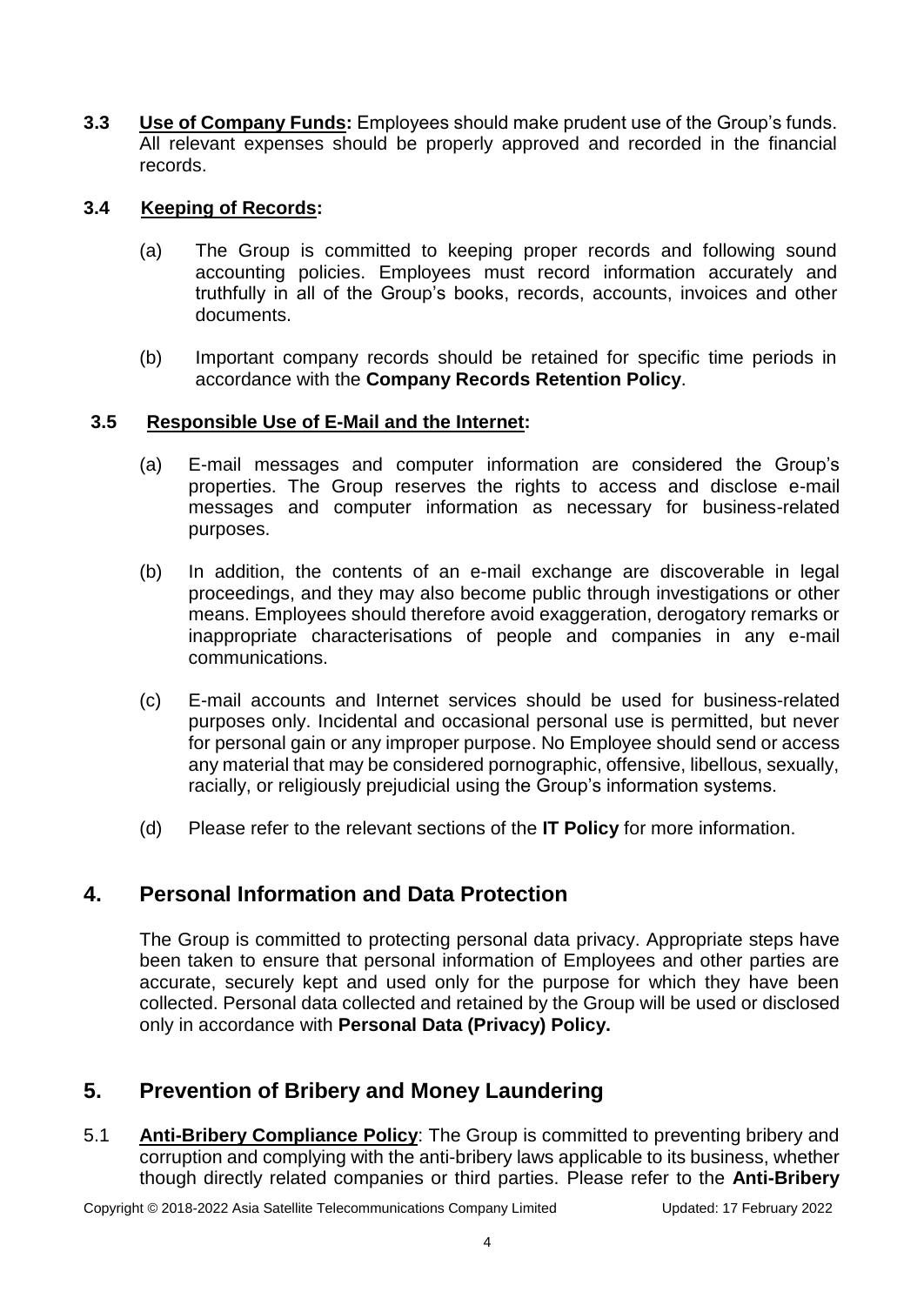**Compliance Policy** for more information on the treatment and procedure of gifts, hospitality, and sponsored trips.

- 5.2 **Suppliers**: All contracts with suppliers must be properly arrived at, with no hidden deals or unspoken agreements, and fully recorded in writing. Please refer to the **Procurement Policy** which establishes and implements controls necessary for the procurement process.
- 5.3 **Political or Charitable Contributions:** Employees should not make or commit to any political contribution (either in cash or in kind) on behalf of the Group without approval in writing by the CEO. All charitable contributions using the Group's funds must be approved by CEO in writing.
- 5.4 **Prevention of Money Laundering:** Although the nature of the Group's business does not expose it to a particularly high risk of money-laundering, the Group has adopted a set of risk-based measures for identifying and verifying the identities of customers, and conducting screening against prohibited lists. Employees shall stay vigilant on any suspected case of money laundering involving a customer or a potential customer and report to their line manager for guidance when they become aware of any such situations, who may escalate potential money-laundering cases to Legal or Finance for further investigation.

### **6. Unfair Competition**

- 6.1 The Group believes in fair and open competition, and as such all Employees must be honest in their dealings with competitors - both directly and indirectly.
- 6.2 There are laws in most jurisdictions governing co-operation between companies operating in the same field. As a broad principle, Employees should not discuss prices, discounts, or allocation of territories, customers, or sales with the Group's competitors with a view to manipulating the market. These restrictions cover all modes of communications, written or oral, formal or informal. Any questions related to anticompetition laws should be directed to Legal.
- 6.3 In many countries, there are laws governing the protection and promotion of competition, including laws protecting a competitor's proprietary and other sensitive information. The Group will not acquire another company's trade secrets or other proprietary information by improper means.
- 6.4 Employees must not make false, misleading or deceptive statements about the Group's products and services or make false, misleading or deceptive comparisons of other companies' products and services, which could be an offence under local laws.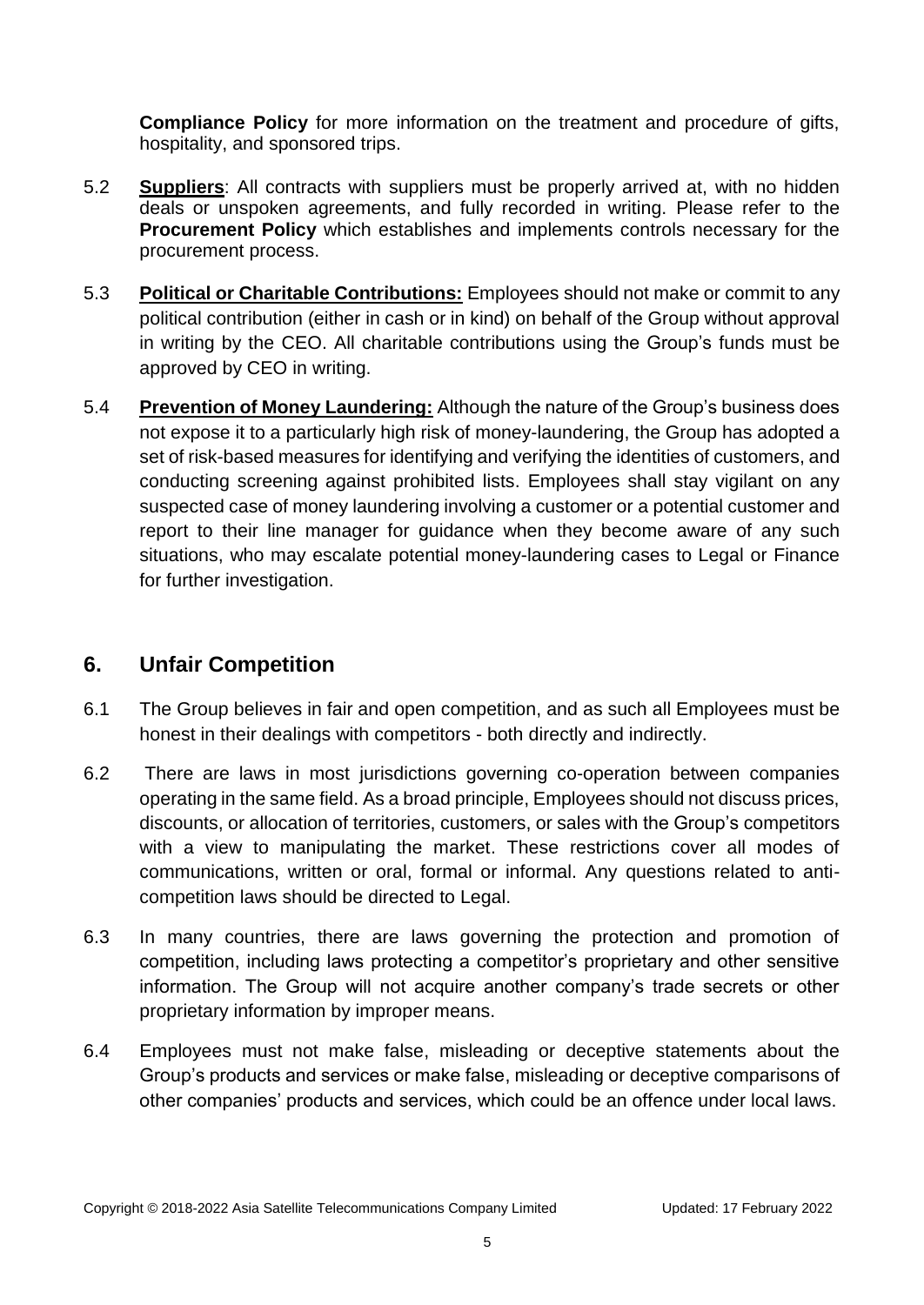### **7. Work Environment**

- 7.1 **General**: The Group is committed to fostering an open, diverse and inclusive work environment in which all individuals are treated with dignity, courtesy and respect, free of offensive behaviours, intimidation and harassment. Employees must treat all colleagues fairly and equitably. The same principles of fairness apply to all their dealings with customers, suppliers and other stakeholders. No Employee should take unfair advantage of anyone through illegal conduct, manipulation, concealment or abuse of privileged information, misrepresentation of material facts, or other unfairdealing practice.
- 7.2 **Equal Opportunities**: The Group values the diversity of its Employees and is committed to providing equal opportunities in all aspects of employment. All employment decisions are made without regard to gender, disability, pregnancy, family status, race, colour, religion, age or sexual orientation.
- 7.3 **Bullying and Harassment**: The Group strives to create a work environment free of discrimination and harassment. The Group does not tolerate abusive, harassing or offensive conduct. All forms of harassment – whether physical, sexual, verbal or nonverbal, in person, via e-mail, text or tweet, over the phone or on the Internet, are unacceptable.
- 7.4 **Workplace Safety**: The Group strives to provide a work environment which complies with and conforms to relevant occupational safety and health standards. Employees are obliged to carry out their work in a safe manner, not to cause harm either to themselves or others, and to report any potentially unsafe situation in a timely manner.
- 7.5 **Drugs and Alcohol**: In order to protect the safety of all Employees, Employees must report to work free from the influence of any substance that could prevent them from conducting work activities safely and effectively. From time to time, the Group may sponsor events where alcohol is served. Should Employees wish to consume alcohol at such events, they are only expected to do so in moderation.
- 7.6 **Lending and Borrowing between Employees**: The borrowing and lending of money between Employees are prohibited. In particular, borrowing of money from a subordinate, or acting as a guarantor for a loan of a supervisor, violates the Code and the Employees concerned are liable to disciplinary action.

# **C. Reporting of any Illegal or Unethical Behaviour**

- 1. The Group has a strong commitment to conducting its business in a lawful and ethical manner. Employees should be alert and sensitive to workplace situations that could result in illegal or unethical actions.
- 2. If an Employee feels uncertain as to the proper course of action in a particular situation or wishes to raise any matter arising in connection with the activities of the Group, the person should contact his or her line manager for guidance, who may direct the matter to Human Resources (HR), Legal or Internal Audit.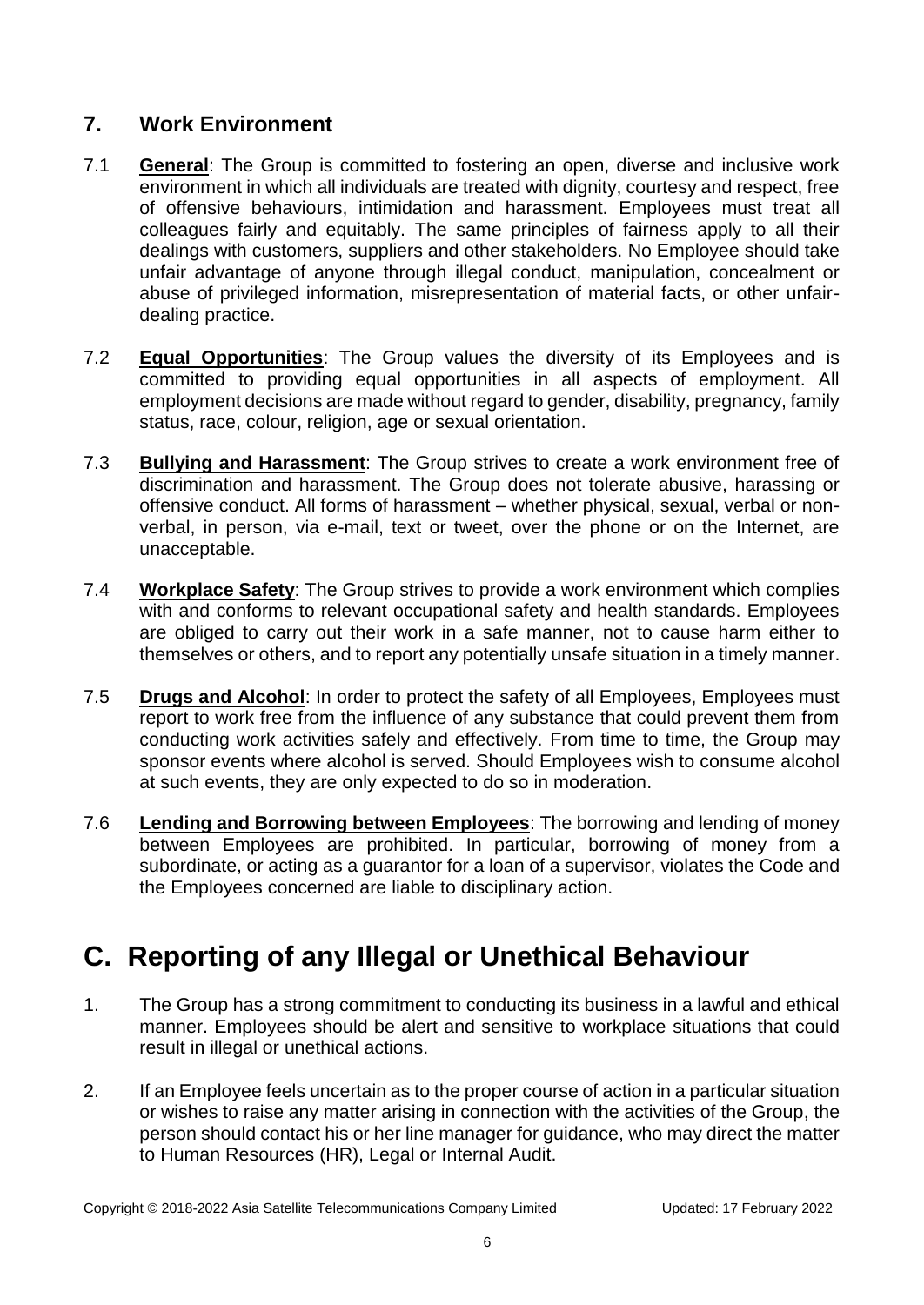- 3. If an Employee is concerned that a breach of law may be involved, or wishes to raise a matter in confidence, or on an anonymous / "no name" basis, s/he should contact the Internal Audit Director. S/he may remain anonymous by reporting via e-mail or the anonymous channel:<https://wb.asiasat.com/> and unless required by law will not be required to identify himself or herself.
- 4. If an Employee does not feel comfortable discussing the matter with any of the officers listed above, such Employee may contact the Chairman of the Audit Committee or the Chairman of the Compliance Committee directly as per the contact details set out at the end of the Code.
- 5. The Group is committed to protecting the rights of any Employee who reports in good faith an actual or suspected violation of law, the Code and other policies of the Group. Any retaliatory conduct against such Employee is strictly prohibited and should be reported immediately to Legal.

### **D. Accountability for Adherence to the Code**

- 1. **Breach of the Code by Employee**: Any violation of the Code or the applicable laws, rules and regulations may result in disciplinary action, including termination of employment and compensation for damage caused.
- 2. **Breach of the Code by Third Party Agents**: A violation of the Code by Third Party Agents may result in (a) written warning, (b) reduction or suspension of any payment payable under the relevant contracts, (c) breach of contract, and (d) termination for cause. In addition, the Group may terminate or cease renewing the business relationship with such Third Party Agents, and enforce all the rights of the Group and seek remedies against such Third Party Agents under the relevant contracts.

# **E. Waivers of the Code**

No waiver of any provision as set out herein shall be made unless such waiver is made by the Audit Committee of the Group's Board of Directors. In the event that such a waiver is granted, full details of the waiver, including the reasons for granting the waiver, shall be disclosed as required by law.

# **F. Contact Points**

| <b>Audit Committee</b>                 | <b>Compliance Committee</b>          |
|----------------------------------------|--------------------------------------|
| <b>Chairman of the Audit Committee</b> | Chairman of the Compliance Committee |
| E-mail: acchairman@asiasat.com         | E-mail: ccchairman@asiasat.com       |

- **End -**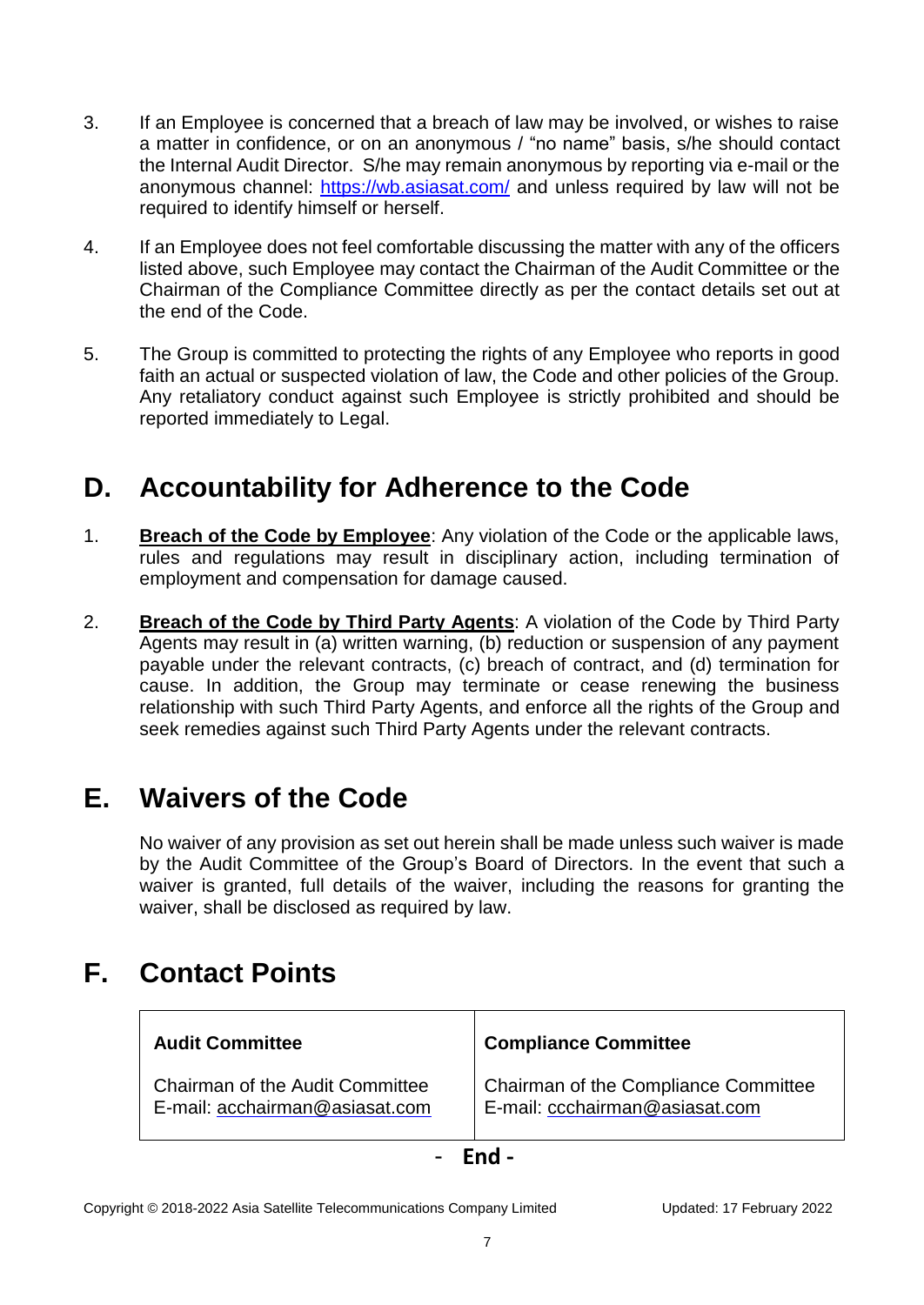### **Code of Business Conduct and Ethics**

| <b>Version</b> | <b>Revised / Amended by</b>                 | <b>Issue Date</b>                                                                             |
|----------------|---------------------------------------------|-----------------------------------------------------------------------------------------------|
|                | Legal (added item (q) Anti Money-Laundering | 23 August 2007                                                                                |
| N/A            | Various changes made by Legal and IA        | 19 August 2011, 18 July 2012,<br>29 August 2013, 2 March<br>2015, 3 June 2015, 12 May<br>2017 |
| $\overline{2}$ | Legal (Redraft)                             | 9 August 2018                                                                                 |
| 3              | Legal (Revision)                            | June 2021                                                                                     |
| $\overline{4}$ | Legal (Revision)                            | February 2022                                                                                 |

Policy Serial No: Legal 001 (Version 4.0) Prepared and owned by: Legal Department Signed off by: CEO and Internal Audit